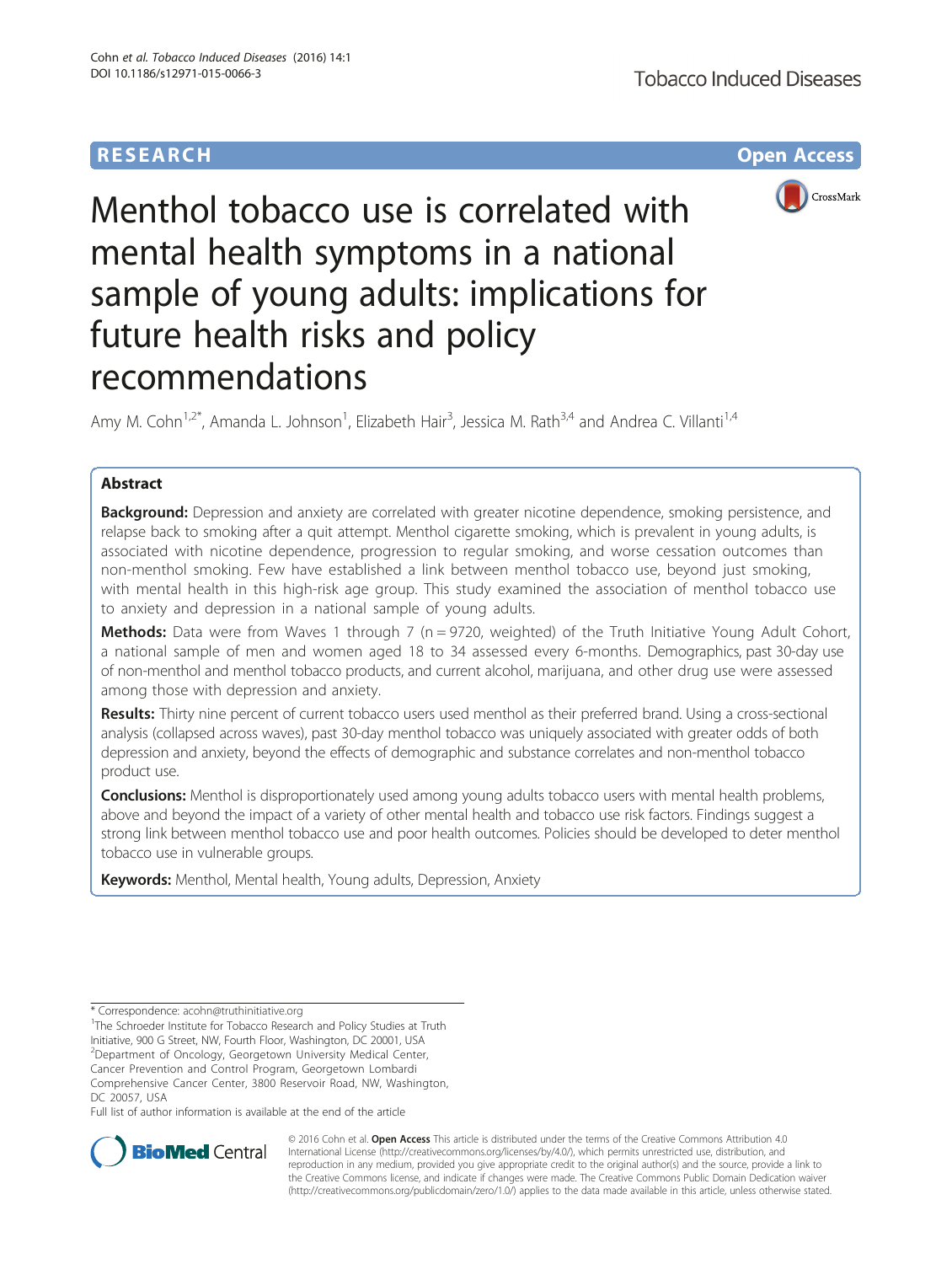## Background

Menthol comprises nearly a third of the tobacco market. It's minty taste and cooling and anesthetizing properties have been posited to reduce the harshness of smoke inhalation, may contribute to tobacco use and smoking initiation in young people  $[1-4]$  $[1-4]$  $[1-4]$  $[1-4]$  $[1-4]$ , and may prevent tobacco users from quitting [\[5](#page-8-0)–[7](#page-8-0)]. While recent data show decreases in the prevalence of non-menthol cigarette smoking [\[6](#page-8-0), [8\]](#page-8-0) there has been an increase in menthol cigarette use in young adults during this same time period [[9\]](#page-8-0). Menthol has been proposed as an important factor in the transition from initiation to regular tobacco use during young adulthood [\[3](#page-8-0), [4](#page-8-0)].

Menthol may increase the addictive potential of tobacco use via multiple mechanisms, including biological, genetic, environmental, and dispositional [\[10](#page-8-0)–[16](#page-8-0)]. Menthol tobacco use may be maintained through its association with positive, pleasurable, and other hedonistic responses to nicotine. This may attract new users [[3, 4\]](#page-8-0) and facilitate greater ingestion of harmful tobacco constituents [[11](#page-8-0)]. Further, the highly salient positive sensory properties of menthol may enhance the overall rewarding effects of nicotine reinforcement [[12](#page-8-0), [17\]](#page-8-0), thereby strengthening the uptake of cigarette or other nicotine-containing tobacco products among emergent users. This then enhances the addiction potential of menthol tobacco products, and may hinder success at quitting later on [[18](#page-8-0)].

Psychiatric distress, including depression and anxiety, is linked to tobacco use, greater nicotine dependence, smoking persistence, and poor smoking cessation outcomes [[19](#page-8-0)–[22](#page-8-0)]. Similarly, menthol cigarette smoking has consistently been associated with more severe nicotine dependence [\[23](#page-8-0)] and lower quit rate success than nonmenthol smokers [\[24](#page-8-0)–[26\]](#page-8-0). A paucity of published research, however, has focused on the link between mental health factors and menthol cigarette and other tobacco product use in young adult populations, despite the exceedingly high rates of menthol tobacco use in this age group. Of the few studies published linking menthol use to mental health, findings show that the prevalence of menthol cigarette smoking is high among those with severe psychological distress compared to those without [[11, 27, 28\]](#page-8-0) and that menthol smokers report worse general mental health than non-menthol smokers [\[29](#page-8-0), [30](#page-8-0)]. One recent population-based study of young adults found that menthol cigarette smoking was correlated with marijuana use and binge drinking [[31](#page-8-0)], two healthrisk behaviors that are also robustly linked to psychiatric distress [\[32](#page-8-0)–[37\]](#page-9-0). One explanation for the association between menthol cigarette smoking and mental health problems could be due to the cooling sensation of menthol, which has a mildly arousing and stimulating effect [[38\]](#page-9-0), and may dampen frequent or chronic dysphoric mood often present with certain mental illnesses.

Indeed, prior research shows that menthol cigarettes are used to enhance drug-related high and to sustain euphoric mood states [[39\]](#page-9-0). Other research suggests that the nicotine in tobacco, more generally, is used to selfmedicate mood disorders [\[36,](#page-8-0) [40](#page-9-0)]. If this was the case, then menthol tobacco use would not be differentially associated with mental health problems, compared to non-menthol tobacco use. Taken together, the stimulating and arousing properties of menthol in nicotine-containing tobacco products might be attractive to young adults with mental illnesses, perhaps to self-medicate and cope with negative mood states. If menthol increases the subjective effects of nicotine on mood improvement, one might expect greater uptake of menthol tobacco products in young adults with mood problems than those without.

In sum, mental health problems and menthol cigarette smoking have been robustly linked to smoking persistence, nicotine dependence, and poor smoking cessation rates [[20](#page-8-0), [41](#page-9-0)]. Further, a high prevalence of menthol cigarette use has been documented among young adult tobacco users [[8](#page-8-0), [42](#page-9-0), [43](#page-9-0)]. As such, it would be important to determine whether menthol tobacco use is associated with increased mental health problems in this age group. Such findings may explain, in part, why menthol cigarette use is correlated with smoking initiation and progression in young people – it is being used to self-medicate or cope with stress and emotional problems. Further, because young adults use a variety of tobacco products, not just cigarettes [\[44\]](#page-9-0), it would be important to examine the association of all types of menthol tobacco products, beyond cigarettes, to mental health problems. This study used a national sample of over 9600 young adults to examine the prevalence of depression and anxiety as a function of menthol tobacco product use, after adjusting for demographic and psychosocial risk factors known to impact both mental health and tobacco use (i.e., alcohol, drug use). We hypothesized that menthol tobacco use would be associated with increased mental health risk, above and beyond the impact of other robust mental health and tobacco use risk factors. Additionally, because this study examines the association of menthol tobacco use with depression and anxiety, above and beyond other mental health and tobacco use risk factors, we also describe the links between these risk factors and the outcomes of interest, to situate our primary hypothesis in context. Such findings would suggest that removal of menthol tobacco products from the tobacco marketplace may prevent initiation and progression to regular use among particularly vulnerable groups of incipient users.

## Methods

## Sample

Data were from Waves 1 through 7 of the Truth Initiative Young Adult Cohort, a national sample of men and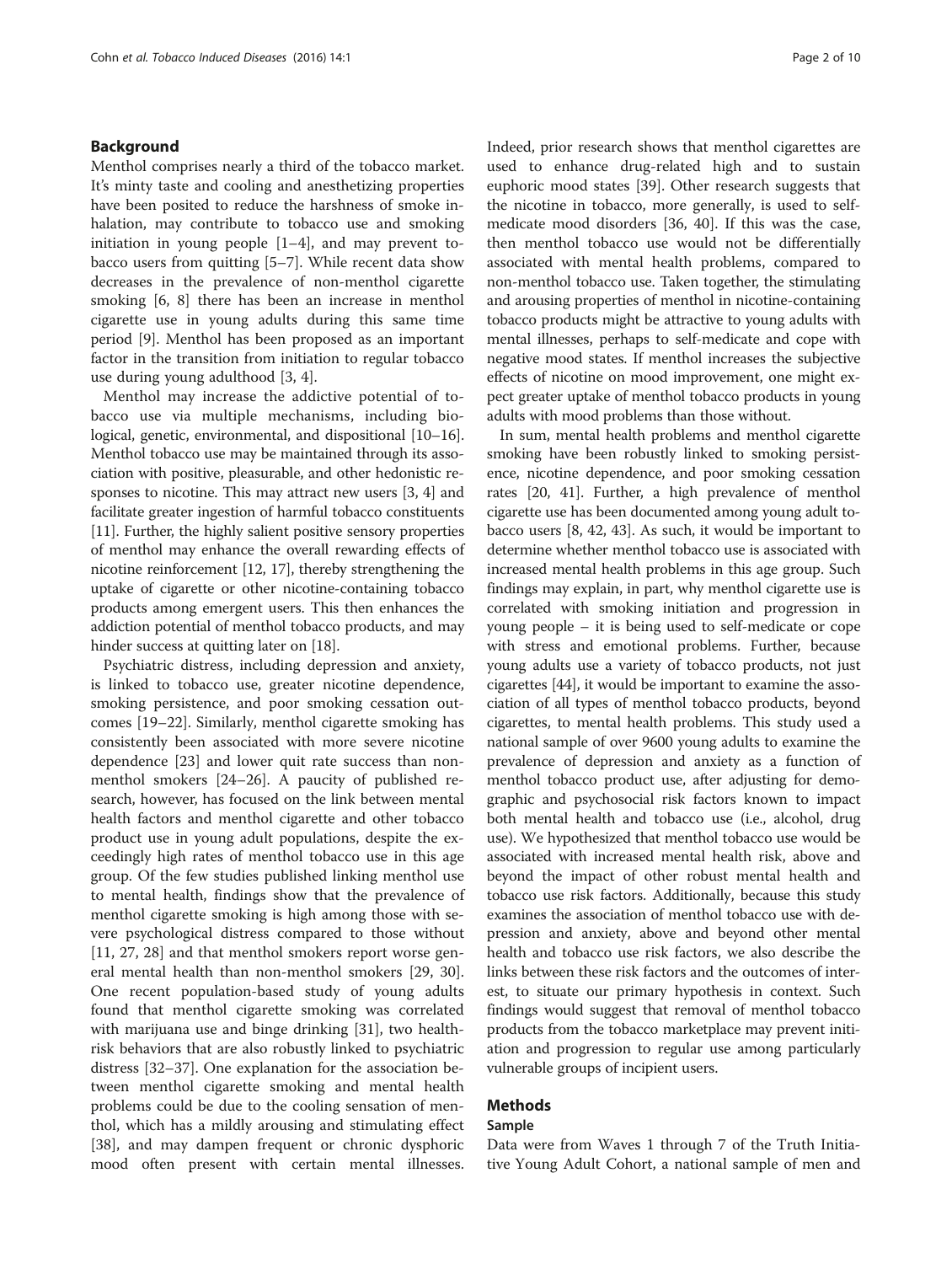women aged 18 to 34 drawn from the GfK Knowledge-Panel®. Waves were assessed at approximately 6-month intervals, from June 2011 (Wave 1) to October 2014 (Wave 7). KnowledgePanel® is an online panel of adults ages 18 and older that covers both the online and offline populations in the U.S ([http://www.gfk.com/products-a](http://www.gfk.com/products-a-z/knowledgepanelr-northamerica/)[z/knowledgepanelr-northamerica/](http://www.gfk.com/products-a-z/knowledgepanelr-northamerica/)). The panel was recruited via address-based sampling, a probability-based random sampling method that provides statistically valid representation of the U.S. population, including cell phone-only households. Households without internet access were provided a free netbook computer and internet service to reduce response bias in typical online survey samples. African-American and Hispanic individuals were oversampled. The validity of this methodology has been reported previously [\[45](#page-9-0)–[50\]](#page-9-0).

The panel recruitment rate ranged from 14-15 % across all waves [\[51](#page-9-0)]. In 64-66 % of these identified households, one member completed a core profile survey in which the key demographic information was collected (profile rate). For this particular study, only one member per household was selected at random. The response rate ranged from 29-55 % and the cumulative response rate across all surveys ranged from 4-7 %, which is consistent with other published studies [\[52](#page-9-0), [53](#page-9-0)].

After Wave 1, the sample for each wave consisted of people who completed the previous wave plus a refreshed sample to replace individuals lost to followup and to ensure the sample did not age out of the cohort. This study was approved by the Independent Investigational Review Board, Inc. for Waves 1-3 and Chesapeake Institutional Review Board, Inc. for Waves 4- 7. Additional details on survey methodology have been published elsewhere [[54](#page-9-0)]. The present analysis focused on a subset of 9658 (weighted  $n = 9720$ ) young adults aged 18 to 34 at study entry who answered questions on mental health and contributed  $26,378$  (weighted  $n = 26,587$ ) cases/observations over seven waves of data collection.

#### Measures

## Mental health symptoms

As the primary outcomes, two variables were created to assess symptoms consistent with current (past 2 weeks) depression and anxiety from the two-item Patient Health Questionnaire (PHQ-2) [[55](#page-9-0), [56](#page-9-0)] or the two-item Generalized Anxiety Disorder (GAD) scale [[57](#page-9-0), [58\]](#page-9-0), respectively. Using a 4-point scale  $(0 = "not at all" and 3 = "nearly every$ day"), PHQ-2 queries about the frequency of depressed mood and loss of interest in pleasant activities, while the two-item GAD queries about the frequency of uncontrollable worry and feelings of anxiety. According to validated scoring guidelines [[56](#page-9-0), [58](#page-9-0)], individuals who received a score at or above the cut-off  $(\geq 3)$  were coded as having either depression or anxiety at that particular wave.

#### Tobacco use

At each wave, participants were asked about past 30-day use of eleven tobacco products including: cigarettes, cigars, pipe, little cigars/cigarillos (LCCs), e-cigarettes, chewing tobacco, dip/snuff, snus, dissolvable products, hookah/shisha, and other nicotine products (i.e., gum, patches, lozenges). Participants who reported use of any tobacco product in the past month were defined as past 30-day tobacco users in that particular wave. For each product used, participants were asked to identify the typical brand used in the past 30 days and whether it was menthol-flavored. Participants who reported that their typical brand was mentholated were defined as a current menthol tobacco user in that particular wave. Following established methods [[59, 60\]](#page-9-0), examples of usual brands were included in the question to further assist with the query. Past 30-day non-menthol tobacco use and past 30-day menthol tobacco use are wavespecific variables. Thus, an individual could be both a past 30-day tobacco user and not a past 30-day menthol tobacco user, depending on the wave.

## Alcohol, marijuana, other drug use

Current alcohol use was assessed differently for Waves 1-6 versus Wave 7. In waves 1-6, all participants were asked about the frequency of their current use, with response options "every day," "some days," and "not at all." Those who reported using alcohol "some days" or "every day" were defined as current users in that particular wave. For wave 7, current alcohol use was determined by two items. The first item asked about frequency of drinking alcohol in the past year ("never," "monthly or less," "2-4 times per month," "2-3 times per week," "4 or more times per week"). Those who reported any use of alcohol were then queried about the frequency of use in the past 30 days, with respondents using ≥1 days in the past month defined as current users. Those with missing data (<2 %) were defined as non-current users in that particular wave.

For current marijuana and other drug use (cocaine, ecstasy, meth, etc.), participants were asked about the frequency of their use for each substance, with response options "every day," "some days," and "not at all," similarly across all waves. Those who reported current use some days or every day were defined as current users in that particular wave. Those with missing data or who reported "not at all" (<2 %) were defined as non-current users in that particular wave.

## **Demographics**

Participants provided information on age at study entry (grouped as 18-24 and 25-34), gender, race/ethnicity (White, non-Hispanic; Black, non-Hispanic; Other, non-Hispanic; and Hispanic), highest education completed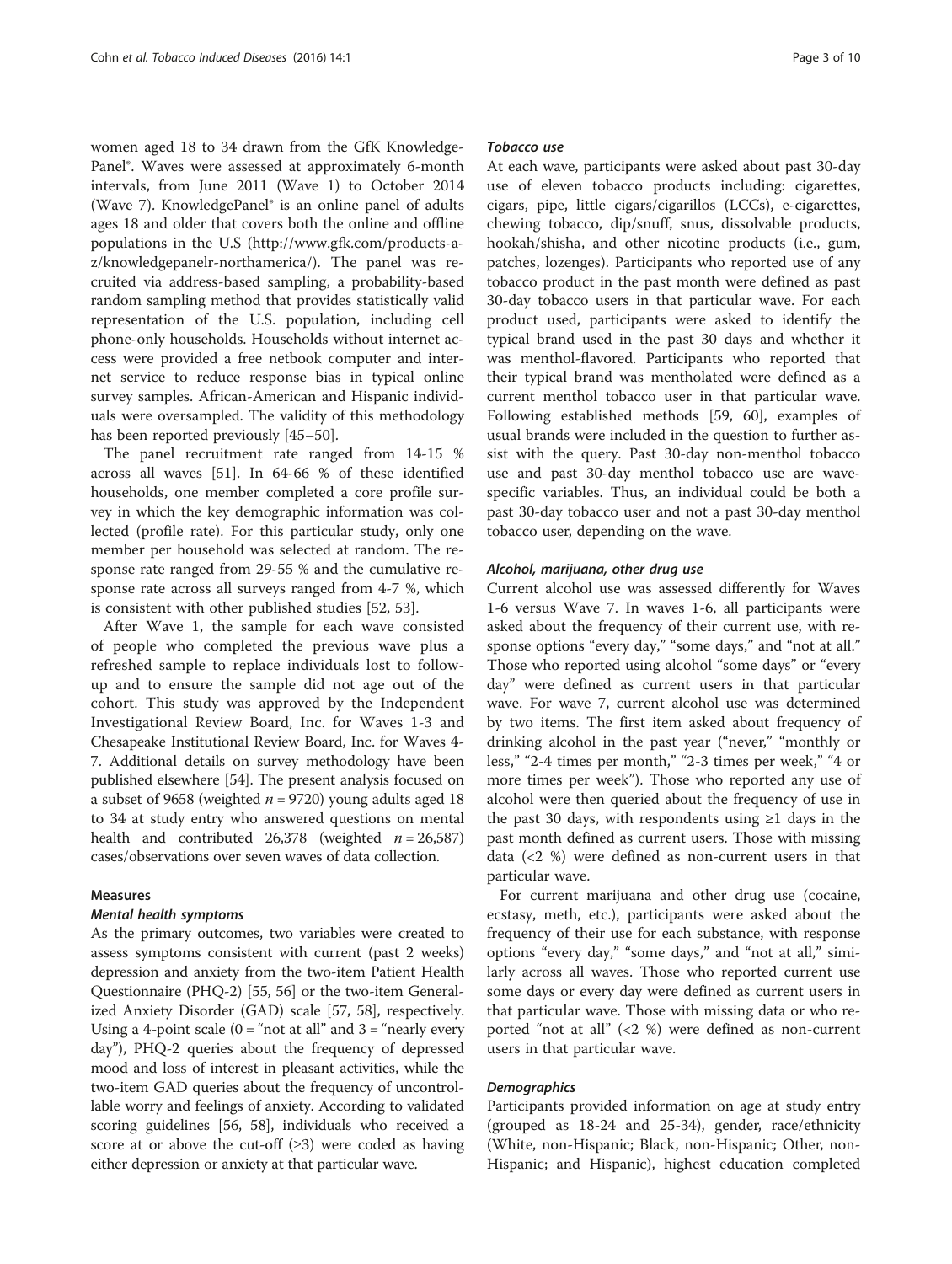(less than high school, high school, and some college or greater), and financial situation (does not meet basic needs, just meets basic needs, meets needs with a little left, and lives comfortably). Financial situation was assessed at Waves 1, 3, 5, and 7; and was imputed using a carryforward approach from the previous wave for waves 2 and 4 and a carry-backward approach for wave 6 [\[61, 62\]](#page-9-0).

## Analyses

Analyses were performed using Stata/SE 13.1 (StataCorp, 2014) in April 2015. Post-stratification weights were used to offset non-response or non-coverage bias and to produce nationally representative estimates specific to each wave. Our main hypothesis was not focused on the impact of menthol use on changes in depression and anxiety over time. Preliminary analyses of the intra-class correlations (ICCs) did not show significant variations over time in prevalence of depression or anxiety, therefore data were collapsed across the 7 study waves. That is, because prevalence estimates of depression and anxiety at each time point were not statistically different, we collapsed data across all observations at each wave. To account for clustering of individual responses over time, participant ID was set as the primary sampling unit in all analyses and study wave was included as a covariate in analyses. The robust Poisson regression method was used to adjust for inflation of the odds ratio, given that the prevalence of the outcomes were higher than 10 % (i.e., the recommended standard) of the total sample [\[63\]](#page-9-0).

We calculated the prevalence of anxiety and depression in the sample. Bivariate modified Poisson regressions were then conducted to examine correlates of anxiety and depression. Next, we examined overall changes in prevalence ratios of the association of past 30-day menthol tobacco use on anxiety or depression after covariate adjustment. To do this, three separate multivariable modified Poisson regression models were conducted (separately for each outcome) that included demographics in step 1; demographics, tobacco, and substance use variables entered in step 2; and the addition of menthol-flavored tobacco use in step 3.

Because data are collapsed across waves, modified Poisson regression prevalence ratios represent the association of a person at a specific time point, reporting that they were a menthol or non-menthol user (for example). All models controlled for study wave and missing data were handled with modelwise deletion per Stata's survey procedures. Missing data values are reported in Table [1](#page-4-0).

## Results

## Prevalence and correlates of anxiety and depression

The sample (see Table [1](#page-4-0)) was composed of equal numbers of men and women, with the majority aged 18- 24 (60 %),

White, non-Hispanic (58 %), having at least some college education (61 %), and a little over a third met financial needs with a little left over (38 %). Overall, 13 % of the sample reported symptoms consistent with current depression and 15 % reported symptoms consistent with current anxiety. Almost half (45 %) of those who reported depression or anxiety endorsed symptoms consistent with both mental health issues. Of the total sample, 58 % were current alcohol users, 24 % were past 30-day tobacco users, 13 % were current marijuana users and 2 % were current users of other drugs. Of those who were past 30-day tobacco users, 39 % used menthol as their preferred brand (of at least one tobacco product).

A sub-analysis (not reported in Table [1](#page-4-0)) was conducted to examine menthol use across race. Among past 30-day tobacco users in the study sample, 67 % of Black respondents reported current use of menthol tobacco, followed-by 45 % of non-Black, non-Hispanic, 44 % of Hispanic, and 32 % of White respondents ( $p < 0.001$ ).

Crude prevalence ratios from bivariate modified Poisson regression models showed that females, those with less than a high school education (vs. some college or greater), and those with financial situations that at most just met basic expenses (vs. meeting needs with a little left) were more likely to report depression or anxiety (all  $p's < 0.05$ ).

Race, education, and financial situation varied across the mental health outcomes. Non-White respondents were more likely to report depression, but not anxiety (all  $p's$  <0.05). Those with a high school education (vs. some college or greater) were significantly more likely to report symptoms of depression, but not anxiety ( $p \le 0.001$ ). Those who reported living comfortably (vs. meeting needs with a little left) were less likely to report anxiety ( $p = 0.020$ ). Depression appeared unrelated to financial situation ( $p = 0.071$ ). Age was not associated with depression or anxiety ( $p$ 's 0.30 - 0.60).

Current users of tobacco, marijuana, and other drugs were more likely to report depression and anxiety compared with non-users (all  $p's < 0.001$ ). Current alcohol users were more likely to report symptoms of anxiety ( $p = 0.014$ ), but not depression ( $p = 0.404$ ). Almost 25 % of respondents who reported past 30-day menthol tobacco use also reported anxiety or depression (Table [1\)](#page-4-0). Within the full sample, however, only  $\sim$  10 % of respondents reported past 30-day menthol tobacco use.

## Stepwise modified Poisson regression models

Table [2](#page-5-0) shows correlates of current anxiety across all step-wise three models. Adjusting for all covariates in the final model (Model 3), past 30-day use of any menthol tobacco product emerged as a significant correlate of current anxiety. Female gender and lower financial means remained significantly associated with increased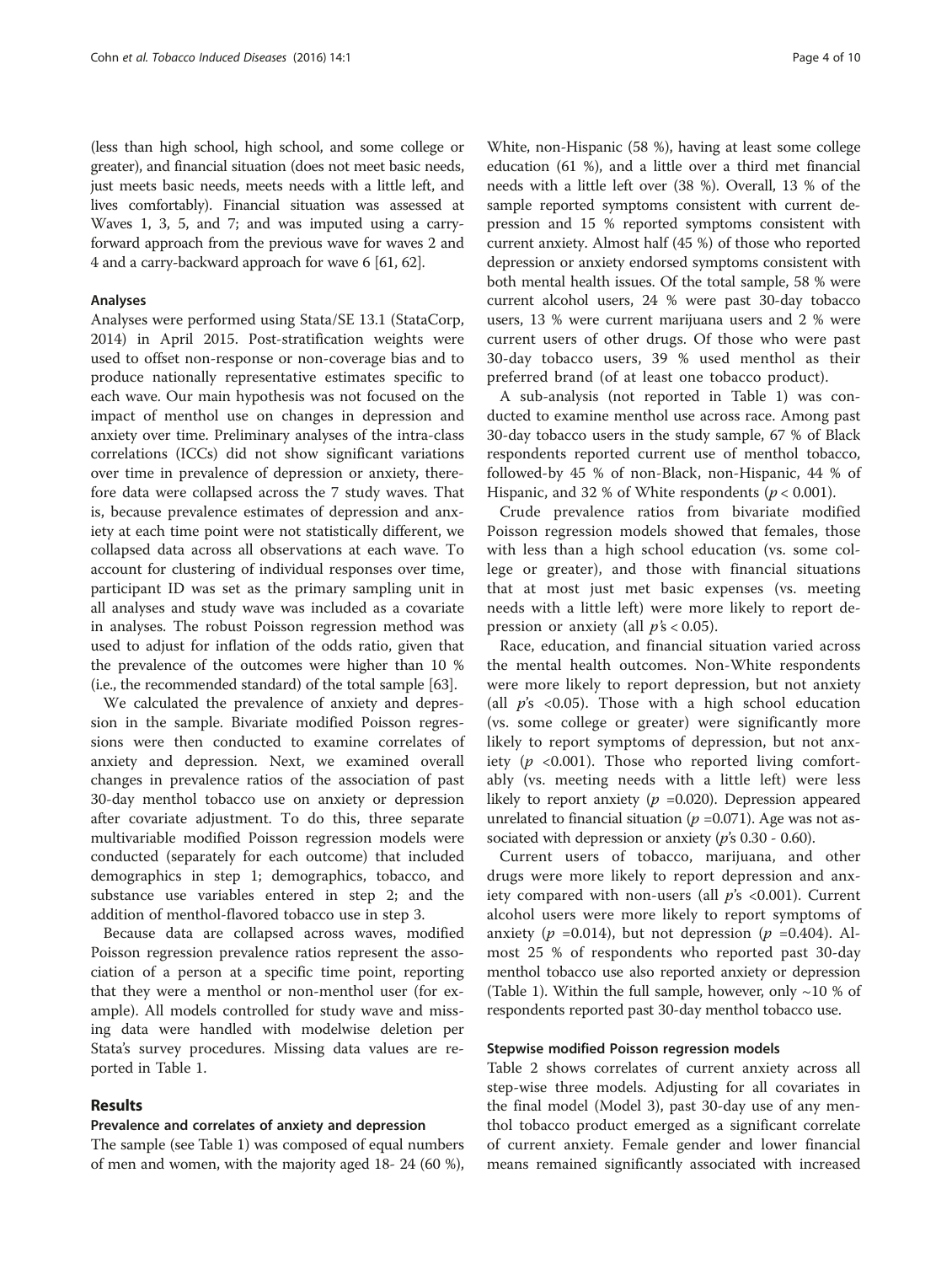|                                 |                                          | Total                 | Anxiety              | Depression           |
|---------------------------------|------------------------------------------|-----------------------|----------------------|----------------------|
|                                 |                                          | Weighted $N = 26,587$ | Weighted $N = 3,870$ | Weighted $N = 3,549$ |
|                                 | Overall                                  |                       | 14.70 %              | 13.43 %              |
| Age                             | 18-24 (referent)                         | 60.26 %               | 14.49 %              | 13.04 %              |
|                                 | $25 - 34$                                | 39.74 %               | 15.02 %              | 14.02 %              |
| Sex                             | Male (referent)                          | 49.68 %               | 12.36 %              | 12.19 %              |
|                                 | Female                                   | 50.32 %               | 17.01 %**            | 14.65 %*             |
| Race                            | White, non-Hispanic (referent)           | 58.26 %               | 14.37 %              | 11.80 %              |
|                                 | Black, non-Hispanic                      | 13.14 %               | 15.87 %              | 16.62 %**            |
|                                 | Other, non-Hispanic                      | 8.35 %                | 16.42 %              | 15.91 %*             |
|                                 | Hispanic                                 | 20.25 %               | 14.19 %              | 15.05 %*             |
| Education                       | Less than high school                    | 11.81 %               | 18.37 %*             | 16.64 %**            |
|                                 | High school                              | 27.13 %               | 15.33 %              | 15.69 %**            |
|                                 | Some college or greater (referent)       | 61.05 %               | 13.72 %              | 11.81 %              |
| Financial Situation             | Don't meet basic expenses                | 7.85 %                | 26.90 %**            | 26.31 %**            |
|                                 | Just meet basic expenses                 | 30.97 %               | 18.27 %**            | 16.42 %**            |
|                                 | Meet needs with a little left (referent) | 37.84 %               | 11.86 %              | 10.64 %              |
|                                 | Live comfortably                         | 23.34 %               | 9.85 %*              | 9.16 %               |
| Past 30-day tobacco use         | No (referent)                            | 75.57 %               | 12.59 %              | 11.63 %              |
|                                 | Yes                                      | 24.43 %               | 21.23 %**            | 19.00 %**            |
| Past 30-day menthol tobacco use | No (referent)                            | 90.23 %               | 13.60 %              | 12.40 %              |
|                                 | Yes                                      | 9.77 %                | 24.96 %**            | 22.93 %**            |
| Current alcohol use             | No (referent)                            | 42.55 %               | 13.92 %              | 13.36 %              |
|                                 | Yes                                      | 57.45 %               | 15.28 %**            | 13.48 %              |
| Current marijuana use           | No (referent)                            | 87.43 %               | 13.19 %              | 12.06 %              |
|                                 | Yes                                      | 12.57 %               | 25.27 %**            | 22.99 %**            |
| Current other drug use          | No (referent)                            | 97.54 %               | 13.96 %              | 12.77 %              |
|                                 | Yes                                      | 2.46 %                | 44.14 %**            | 39.65 %**            |

<span id="page-4-0"></span>Table 1 Weighted sample characteristics by mental health status, across all waves (1-7) in  $n = 9720$  young adults using crude unadjusted Poisson regression

Note. Unweighted respondent n = 9658. Data represent row percents. Missingness for financial situation due to lagged wave assessment was 7.0 %. Both 30-day tobacco use and 30-day menthol tobacco use were assessed out of the full study sample. Those with missing data on alcohol, tobacco, marijuana, and other drug use (<2 %) were defined as non-current users

 $*p < 0.05 **p < 0.001$ 

odds of anxiety after including all variables in the model (Model 3). Past 30-day tobacco use, current marijuana use, and current other drug use also remained significantly correlated with anxiety in the final model.

Table [3](#page-6-0) shows correlates of current depression across all three models. Similar to the model for anxiety, adjusting for all covariates in the final model (Model 3), past 30-day use of any menthol tobacco product still emerged as a significant correlate of depression. Also, in the final model, Hispanic respondents and non-Black, non-Hispanic respondents were significantly more likely to report depression compared to White, non-Hispanic respondents in the final model. Similar to the model for anxiety, lower financial means was significantly associated with depression in the final model. Finally, after

adjusting for all covariates in the final models, individuals with a high school education (vs. at least some college) were more likely to report depression, as were past 30-day tobacco users, current marijuana users, and current other drug users. Age and current alcohol use were not significant correlates of depression in the final model.

## **Discussion**

Studies linking menthol tobacco use, beyond just cigarette smoking, to higher rates of depression/anxiety in young adults are scant. This study sought to uncover whether menthol tobacco-using young adults show certain mental health vulnerabilities relative to non-menthol users, after controlling for other covariates known to impact both mental health and tobacco use in this age group.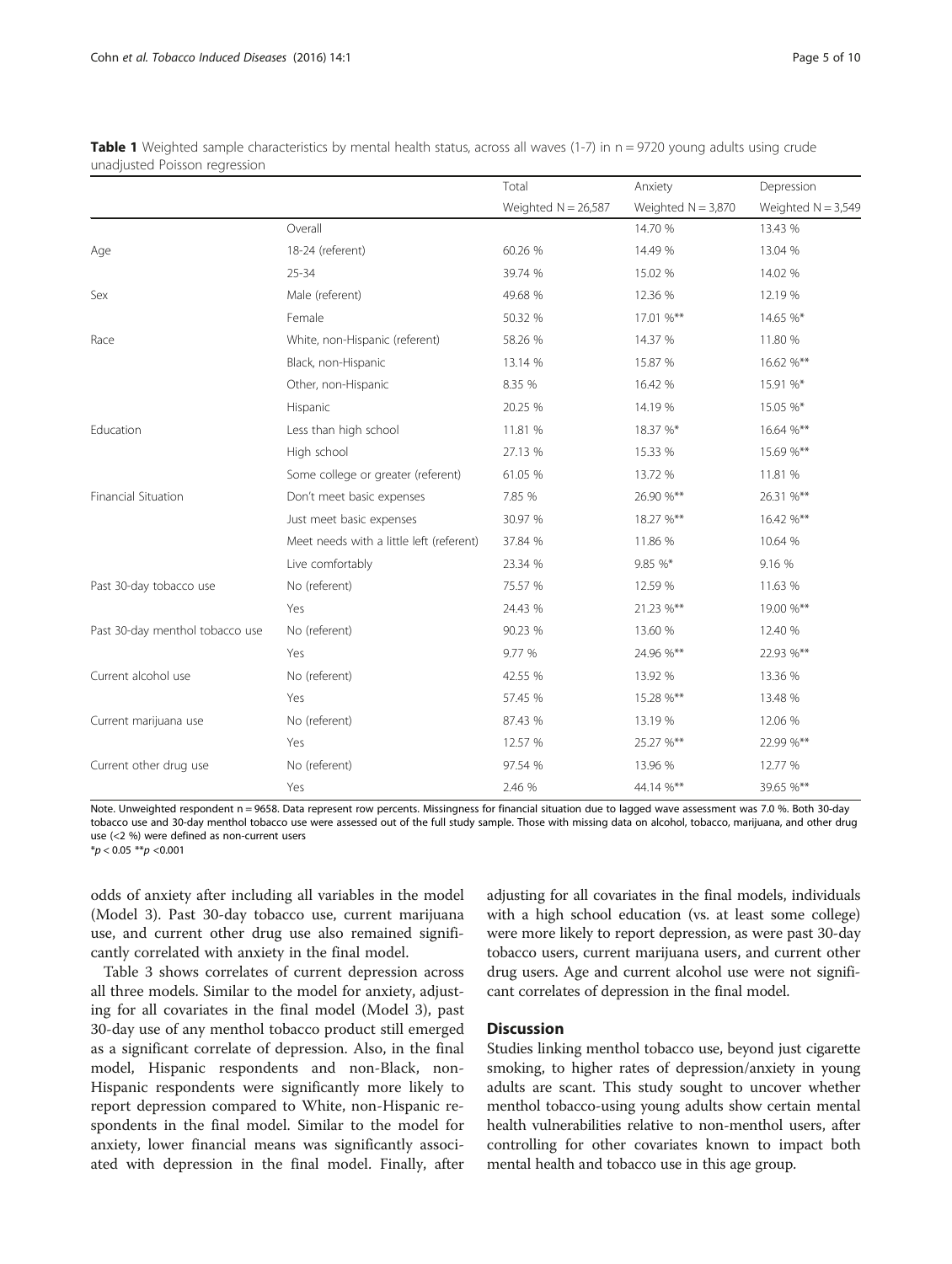|                                 | Model 1<br>Demographics  |              |                          | Model 2<br>Demographics, tobacco,<br>and substance use |              |                          | Model 3<br>Demographics, tobacco,<br>substance use and menthol use |              |       |
|---------------------------------|--------------------------|--------------|--------------------------|--------------------------------------------------------|--------------|--------------------------|--------------------------------------------------------------------|--------------|-------|
|                                 |                          |              |                          |                                                        |              |                          |                                                                    |              |       |
| Predictors                      | APR                      | (95 % CI)    | $\mathcal{D}$            | APR                                                    | (95 % CI)    | $\overline{p}$           | APR                                                                | (95 % CI)    | р     |
| Age                             |                          |              |                          |                                                        |              |                          |                                                                    |              |       |
| 18-24                           | Reference                |              |                          | Reference                                              |              |                          | Reference                                                          |              |       |
| $25 - 34$                       | 1.03                     | (0.91, 1.15) | 0.679                    | 1.03                                                   | (0.92, 1.16) | 0.609                    | 1.03                                                               | (0.92, 1.16) | 0.598 |
| Gender                          |                          |              |                          |                                                        |              |                          |                                                                    |              |       |
| Male                            | Reference                |              |                          | Reference                                              |              |                          | Reference                                                          |              |       |
| Female                          | 1.32                     | (1.18, 1.49) | 0.000                    | 1.41                                                   | (1.25, 1.58) | 0.000                    | 1.40                                                               | (1.24, 1.57) | 0.000 |
| Race                            |                          |              |                          |                                                        |              |                          |                                                                    |              |       |
| White, non-Hispanic             | Reference                |              |                          | Reference                                              |              |                          | Reference                                                          |              |       |
| Black, non-Hispanic             | 0.95                     | (0.77, 1.16) | 0.603                    | 0.95                                                   | (0.78, 1.17) | 0.644                    | 0.94                                                               | (0.76, 1.14) | 0.515 |
| Other, non-Hispanic             | 1.17                     | (0.97, 1.42) | 0.106                    | 1.19                                                   | (0.99, 1.43) | 0.071                    | 1.18                                                               | (0.98, 1.42) | 0.087 |
| Hispanic                        | 0.92                     | (0.80, 1.07) | 0.284                    | 0.96                                                   | (0.83, 1.11) | 0.594                    | 0.96                                                               | (0.83, 1.10) | 0.532 |
| Education                       |                          |              |                          |                                                        |              |                          |                                                                    |              |       |
| Less than high school           | 1.17                     | (0.97, 1.42) | 0.106                    | 1.07                                                   | (0.90, 1.29) | 0.439                    | 1.07                                                               | (0.89, 1.28) | 0.469 |
| High school                     | 1.02                     | (0.89, 1.16) | 0.799                    | 0.98                                                   | (0.86, 1.12) | 0.748                    | 0.98                                                               | (0.86, 1.12) | 0.754 |
| At least some college           | Reference                |              |                          | Reference                                              |              |                          | Reference                                                          |              |       |
| Financial Situation             |                          |              |                          |                                                        |              |                          |                                                                    |              |       |
| Does not meet basic expenses    | 2.19                     | (1.85, 2.61) | 0.000                    | 2.01                                                   | (1.69, 2.38) | 0.000                    | 2.00                                                               | (1.69, 2.37) | 0.000 |
| Just meets basic expenses       | 1.53                     | (1.35, 1.73) | 0.000                    | 1.48                                                   | (1.32, 1.68) | 0.000                    | 1.49                                                               | (1.32, 1.68) | 0.000 |
| Meets needs with a little left  | Reference                |              |                          | Reference                                              |              |                          | Reference                                                          |              |       |
| Lives comfortably               | 0.83                     | (0.71, 0.97) | 0.022                    | 0.84                                                   | (0.72, 0.97) | 0.021                    | 0.84                                                               | (0.72, 0.97) | 0.021 |
| Past 30 day tobacco use         |                          |              | ÷.                       | 1.43                                                   | (1.27, 1.61) | 0.000                    | 1.32                                                               | (1.15, 1.50) | 0.000 |
| Current alcohol use             |                          |              | ÷                        | 1.01                                                   | (0.91, 1.13) | 0.818                    | 1.01                                                               | (0.91, 1.13) | 0.828 |
| Current marijuana use           |                          |              | -                        | 1.42                                                   | (1.24, 1.62) | 0.000                    | 1.42                                                               | (1.24, 1.63) | 0.000 |
| Current other drug use          |                          |              | $\overline{\phantom{0}}$ | 2.26                                                   | (1.90, 2.68) | 0.000                    | 2.22                                                               | (1.87, 2.64) | 0.000 |
| Past 30 day menthol tobacco use | $\overline{\phantom{0}}$ |              |                          |                                                        |              | $\overline{\phantom{a}}$ | 1.20                                                               | (1.02, 1.42) | 0.029 |
| Study Wave                      | 1.02                     | (0.99, 1.04) | 0.164                    | 1.01                                                   | (0.99, 1.04) | 0.208                    | 1.01                                                               | (0.99, 1.03) | 0.242 |

<span id="page-5-0"></span>

| Table 2 Stepwise modified Poisson regression models of menthol use associated with current anxiety among n = 9720 (weighted) |  |  |  |  |
|------------------------------------------------------------------------------------------------------------------------------|--|--|--|--|
| young adults                                                                                                                 |  |  |  |  |

Note. APR Adjusted Poisson Regression. Wave is centered on first wave. Any individual missing data on a covariate was excluded Those with missing data on alcohol, tobacco, marijuana, and other drug use (<2 %) were defined as non-current users

Bivariate analyses showed that current mentholflavored tobacco users reported anxiety and depression at a higher prevalence compared to the full sample and to non-menthol tobacco users. Consistent with prior research, women, those with lower educational and financial means, and those currently using tobacco and other drugs were more likely to report anxiety and depression [[64, 65\]](#page-9-0). Race was differentially associated with depression and anxiety, such that non-White respondents were most likely to report depression; however race was unrelated to anxiety. Alcohol use was not associated with either depression or anxiety, which we would not expect based on prior [\[34](#page-8-0), [66\]](#page-9-0). Our findings may have been due to our assessment of alcohol use, which measured only general consumption in the past 30-days, but not consequences of use or heavy drinking; alcohol-related problems or indices of risky drinking behavior may be better predictors of mental health problems.

Stepwise modified Poisson regression models revealed that the odds of reporting anxiety and depression were nearly two and half times greater among those not meeting basic financial needs, relative to those meeting basic needs with some additional money left over. Further those currently using other drugs, such as cocaine, methamphetamine, or ecstasy, had the highest risk of anxiety and depression; nearly three times higher (for both outcomes) relative to respondents not using other drugs. Lastly, as we predicted, menthol tobacco use was associated with elevated risk for both mental health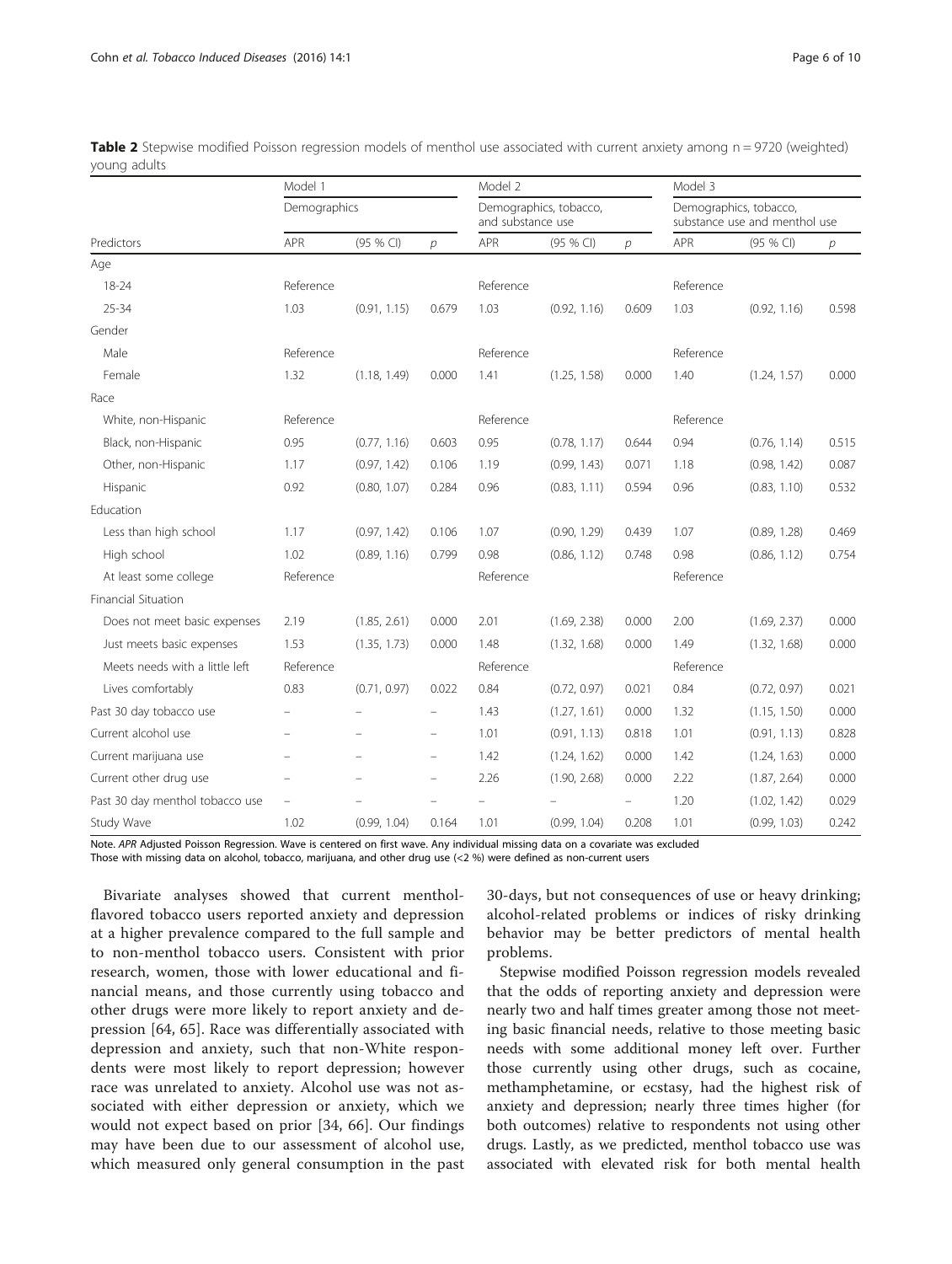|                                 | Model 1<br>Demographics |              |                | Model 2<br>Demographics, tobacco,<br>and substance use |              |                          | Model 3<br>Demographics, tobacco,<br>substance use, and menthol use |              |                |
|---------------------------------|-------------------------|--------------|----------------|--------------------------------------------------------|--------------|--------------------------|---------------------------------------------------------------------|--------------|----------------|
|                                 |                         |              |                |                                                        |              |                          |                                                                     |              |                |
| Predictors                      | APR                     | (95 % CI)    | $\overline{p}$ | APR                                                    | (95 % CI)    | р                        | APR                                                                 | (95 % CI)    | $\overline{p}$ |
| Age                             |                         |              |                |                                                        |              |                          |                                                                     |              |                |
| $18 - 24$                       | Reference               |              |                | Reference                                              |              |                          | Reference                                                           |              |                |
| $25 - 34$                       | 1.00                    | (0.88, 1.12) | 0.948          | 1.01                                                   | (0.89, 1.13) | 0.907                    | 1.01                                                                | (0.89, 1.13) | 0.898          |
| Gender                          |                         |              |                |                                                        |              |                          |                                                                     |              |                |
| Male                            | Reference               |              |                | Reference                                              |              |                          | Reference                                                           |              |                |
| Female                          | 1.18                    | (1.04, 1.33) | 0.008          | 1.24                                                   | (1.10, 1.40) | 0.000                    | 1.23                                                                | (1.09, 1.39) | 0.001          |
| Race                            |                         |              |                |                                                        |              |                          |                                                                     |              |                |
| White, non-Hispanic             | Reference               |              |                | Reference                                              |              |                          | Reference                                                           |              |                |
| Black, non-Hispanic             | 1.17                    | (0.97, 1.42) | 0.097          | 1.18                                                   | (0.98, 1.41) | 0.079                    | 1.15                                                                | (0.96, 1.39) | 0.136          |
| Other, non-Hispanic             | 1.38                    | (1.12, 1.70) | 0.002          | 1.39                                                   | (1.13, 1.71) | 0.002                    | 1.38                                                                | (1.12, 1.69) | 0.002          |
| Hispanic                        | 1.18                    | (1.01, 1.37) | 0.036          | 1.21                                                   | (1.05, 1.41) | 0.009                    | 1.21                                                                | (1.04, 1.40) | 0.012          |
| Education                       |                         |              |                |                                                        |              |                          |                                                                     |              |                |
| Less than high school           | 1.18                    | (0.98, 1.43) | 0.083          | 1.10                                                   | (0.91, 1.31) | 0.330                    | 1.09                                                                | (0.91, 1.31) | 0.366          |
| High school                     | 1.19                    | (1.04, 1.37) | 0.011          | 1.15                                                   | (1.01, 1.32) | 0.034                    | 1.15                                                                | (1.01, 1.32) | 0.033          |
| At least some college           | Reference               |              |                | Reference                                              |              |                          | Reference                                                           |              |                |
| Financial Situation             |                         |              |                |                                                        |              |                          |                                                                     |              |                |
| Does not meet basic expenses    | 2.29                    | (1.92, 2.72) | 0.000          | 2.11                                                   | (1.78, 2.51) | 0.000                    | 2.11                                                                | (1.78, 2.50) | 0.000          |
| Just meet basic expenses        | 1.48                    | (1.30, 1.68) | 0.000          | 1.44                                                   | (1.27, 1.64) | 0.000                    | 1.44                                                                | (1.27, 1.64) | 0.000          |
| Meet needs with a little left   | Reference               |              |                | Reference                                              |              |                          | Reference                                                           |              |                |
| Live comfortably                | 0.87                    | (0.73, 1.03) | 0.097          | 0.87                                                   | (0.74, 1.02) | 0.087                    | 0.87                                                                | (0.74, 1.02) | 0.086          |
| Past 30 day tobacco use         |                         |              | $\frac{1}{2}$  | 1.33                                                   | (1.17, 1.51) | 0.000                    | 1.21                                                                | (1.04, 1.41) | 0.015          |
| Current alcohol use             |                         |              | $\equiv$       | 0.96                                                   | (0.86, 1.08) | 0.539                    | 0.96                                                                | (0.86, 1.08) | 0.521          |
| Current marijuana use           |                         |              | ÷              | 1.48                                                   | (1.28, 1.71) | 0.000                    | 1.49                                                                | (1.29, 1.71) | 0.000          |
| Current other drug use          | $\equiv$                |              | $\frac{1}{2}$  | 2.12                                                   | (1.75, 2.57) | 0.000                    | 2.07                                                                | (1.71, 2.52) | 0.000          |
| Past 30 day menthol tobacco use | $\equiv$                |              |                |                                                        |              | $\overline{\phantom{0}}$ | 1.24                                                                | (1.03, 1.50) | 0.021          |
| Study Wave                      | 0.99                    | (0.96, 1.01) | 0.213          | 0.98                                                   | (0.96, 1.01) | 0.147                    | 0.98                                                                | (0.96, 1.00) | 0.121          |

<span id="page-6-0"></span>

|                         | Table 3 Stepwise modified Poisson regression models of menthol use associated with current depression among n = 9720 |  |  |  |  |
|-------------------------|----------------------------------------------------------------------------------------------------------------------|--|--|--|--|
| (weighted) young adults |                                                                                                                      |  |  |  |  |

Note. APR Adjusted Poisson Regression. Wave is centered on first wave. Any individual missing data on a covariate was excluded. Those with missing data on alcohol, tobacco, marijuana, and other drug use (<2 %) were defined as non-current users

outcomes, after controlling for a number of other risk factors. This suggests there is something unique about menthol in tobacco products that links it to affective vulnerability. Such findings are concerning given the robust association between psychiatric distress, particularly depression, with more severe nicotine dependence, smoking persistence, and higher rates of smoking relapse among adult tobacco users [\[20,](#page-8-0) [67](#page-9-0)–[70\]](#page-9-0). Thus, mental health may be one factor explaining why menthol smokers have worse cessation outcomes and greater nicotine dependence relative to non-menthol smokers in some studies [[7\]](#page-8-0). This has important implications for incipient tobacco users with depression or anxiety. These individuals may start their tobacco use "careers" with menthol, but may find it exceedingly difficult to quit in later years because of the subjective rewarding effects of menthol [\[16\]](#page-8-0), as well as the desire to self-medicate negative mood symptoms with nicotine [[36](#page-8-0), [40](#page-9-0)].

There could be several reasons why menthol is linked to mental health. First, the stimulating properties of nicotine, coupled with the positive sensory aspects of menthol, may relieve the negative moods and other aversive symptoms (i.e., weight gain, irritability, fatigue) that are common among individuals with depression or anxiety [[36,](#page-8-0) [40\]](#page-9-0). If nicotine was the only mood-enhancing factor of tobacco use, then we would not have found differences between menthol and non-menthol tobacco users. These findings add to the literature, and suggest that menthol tobacco has distinct properties that drives its use among certain groups of users, and which may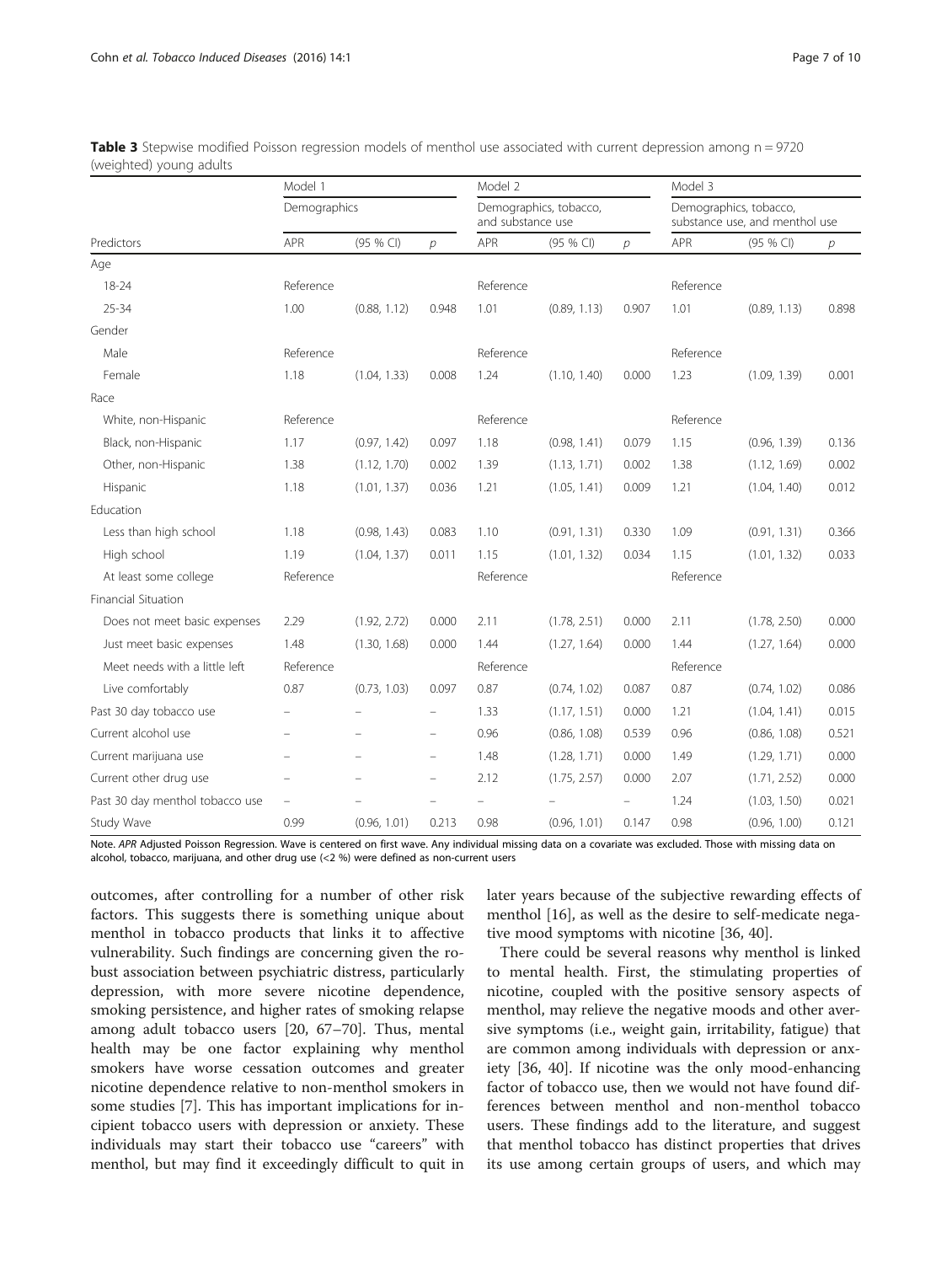lead to more persistent use later on [\[12](#page-8-0), [16, 17](#page-8-0), [71\]](#page-9-0). Alternatively, individuals with an underlying vulnerability toward a variety of health-risk behaviors may self-select to use menthol tobacco. This may be because menthol flavoring is offered in a variety of different tobacco products [\[43\]](#page-9-0) and vulnerable young adults are likely to try many substances of abuse, not just cigarettes [\[72\]](#page-9-0). A third reason could be that menthol is more likely to be sold in neighborhoods where socially and economically disadvantaged individuals reside, including those with mental health problems. For example, Young-Wolff and colleagues [\[27](#page-8-0)] found that tobacco retailer densities were twice as high in areas occupied by smokers with serious mental illness relative to the general population. Our findings showed that individuals with lower financial means and educational attainment were prone to mental health problems, and thus, the link between menthol use and mental health in young adults may be partially explained by tobacco marketing toward these lower income individuals. We did not assess the impact of tobacco marketing, nor neighborhood composition in this study.

There were several limitations of this study. First, we cannot conclude that menthol causes mental health problems due to the cross-sectional nature of the analyses. Similarly, we did not examine product switching, or the case in which someone could have been a menthol user at one time point, but no longer a menthol user at a subsequent time point; although prior studies indicate this is not common [\[1](#page-8-0), [73\]](#page-9-0). Follow-up studies can examine whether age of menthol initiation predicts subsequent onset or progression of anxiety and depression. Second, this was a secondary analysis and we were limited to the measurement items within the dataset. Other factors not currently measured, such as neighborhood composition and social network factors, may impact rates of menthol use and mental health. Third, rates of anxiety and depression in the present study were higher than those reported in other national samples [[21, 22\]](#page-8-0). This is likely due to the sensitivity of our 2-item measures. A more in-depth clinical assessment of depression, anxiety, and substance use features may be warranted [\[74\]](#page-9-0). Fourth, this study uses an existing online panel to recruit a large, national cohort of young adults. Although African American and Hispanic young adults were oversampled to ensure sufficient sample sizes, our sample may not be representative of the national population of young adults. Finally, we did not examine the impact of individual tobacco products (i.e.,e-cigarettes, LCCs, hookah) on mental health outcomes due to small sample sizes. Given the rising popularity of flavored tobacco use in young people [\[43](#page-9-0)], future work should examine product-specific links between menthol flavoring and mental health in this age group.

This study has several strengths. We are not aware of any national studies that have examined the link of menthol tobacco use, beyond menthol cigarette use, and mental health in young people. Of the two largescale studies that have been published, both focused on adult populations and used either a general measure of psychiatric distress [\[28](#page-8-0)] or a crude measurement of wellbeing [\[30](#page-8-0)]. Further, both focused exclusively on menthol cigarette use, not tobacco use more generally. Examining a broad set of menthol tobacco product use, not just cigarette smoking, is particularly relevant to young people. Young adults have the highest rates of tobacco product use (cigarette and non-cigarette products) relative to any other age group and are highly likely to use a variety of different types of tobacco products [\[44\]](#page-9-0). Further, the use of flavored tobacco products, including menthol, is particularly prevalent in this age group [\[43\]](#page-9-0).

## Conclusions

In summary, findings provide evidence that menthol is disproportionately used by vulnerable groups of young adult smokers, beyond the impact of other robust mental health and tobacco use risk factors. Menthol's link to anxiety and depression, over and above nonmentholated tobacco product use, and the rising prevalence of menthol use in young adults makes the use of these mint-flavored tobacco products a significant public health concern. These findings have important implications for future policies and prevention campaigns aimed at deterring the uptake of menthol tobacco use among vulnerable and at-risk groups who have disproportionately high rates of use. Even though it is clear that menthol provides an "extra something" [[75](#page-9-0)], and may contribute to mental health beyond just nicotine alone, the mechanisms underlying menthol's link to depression and anxiety, nicotine addiction, and initiation and progression are not clear. Policies should be put in place to ban or further restrict the sale and marketing of menthol tobacco to youth and young people given these risks.

## Ethics approval

This study was approved by the Independent Investigational Review Board, Inc. for Waves 1-3 (Protocol #20036-007) and Chesapeake Institutional Review Board, Inc. for Waves 4-7 (Protocol #20036020). Online consent was collected from participants before survey self-administration.

#### Competing interests

The authors declare that they have no competing interests.

#### Authors' contributions

AC, AJ, and AV conceived of the study and oversaw the data analysis. AJ conducted the data analyses. AC and AJ drafted the manuscript. JR, EH, AJ, and AV provided input on the manuscript drafts. All authors read and approved the final manuscript.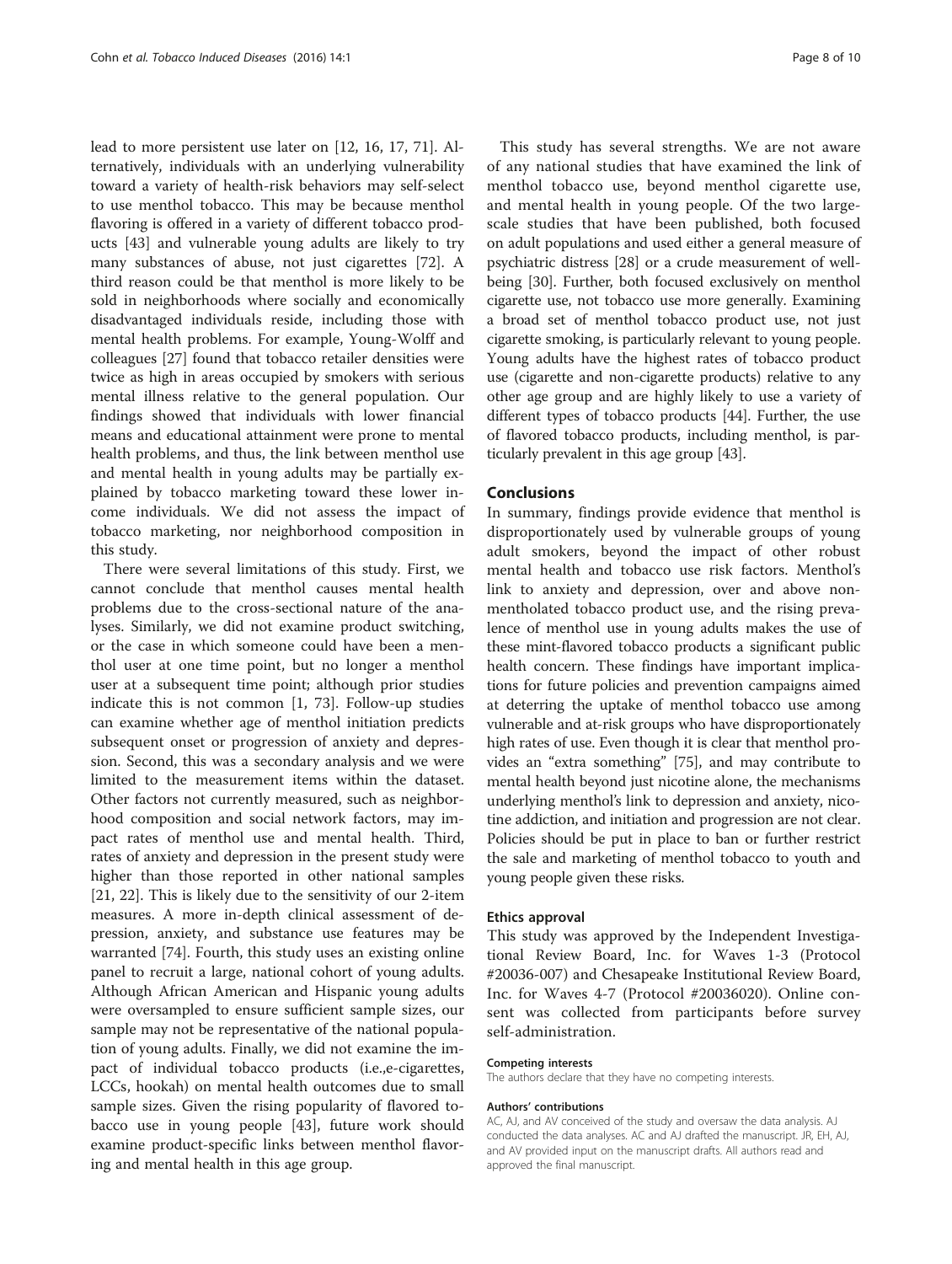#### <span id="page-8-0"></span>Acknowledgements

None.

#### Funding

This work was supported by Truth Initiative (formerly Legacy), and all study authors are employed by Truth Initiative.

## Provenance and peer review

Not commissioned; externally peer reviewed.

#### Data sharing

Primary data from the Truth Initiative Young Adult Cohort Study are not currently available to external investigators.

#### Author details

<sup>1</sup>The Schroeder Institute for Tobacco Research and Policy Studies at Truth Initiative, 900 G Street, NW, Fourth Floor, Washington, DC 20001, USA. 2 Department of Oncology, Georgetown University Medical Center, Cancer Prevention and Control Program, Georgetown Lombardi Comprehensive Cancer Center, 3800 Reservoir Road, NW, Washington, DC 20057, USA. <sup>3</sup>Department of Evaluation Science and Research, Truth Initiative, 900 G Street, NW, Fourth Floor, Washington, DC 20001, USA. 4 Department of Health, Behavior and Society, Johns Hopkins Bloomberg School of Public Health, 615 North Wolfe Street, Baltimore, MD 21205, USA.

## Received: 11 August 2015 Accepted: 18 December 2015 Published online: 08 January 2016

#### References

- 1. Villanti AC, Giovino GA, Barker DC, Mowery PD, Sevilimedu V, Abrams DB. Menthol brand switching among adolescents and young adults in the National Youth Smoking Cessation Survey. Am J Public Health. 2012;102(7):1310–2.
- 2. Nonnemaker J, Hersey J, Homsi G, Busey A, Allen J, Vallone D. Initiation with menthol cigarettes and youth smoking uptake. Addiction. 2013;108(1):171–8.
- 3. Hersey JC, Nonnemaker JM, Homsi G. Menthol cigarettes contribute to the appeal and addiction potential of smoking for youth. Nicotine Tob Res. 2010;12 suppl 2:S136–46.
- 4. Hersey JC, Ng SW, Nonnemaker JM, Mowery P, Thomas KY, Vilsaint M-C, et al. Are menthol cigarettes a starter product for youth? Nicotine Tob Res. 2006;8(3):403–13.
- 5. Dauphinee AL, Doxey JR, Schleicher NC, Fortmann SP, Henriksen L. Racial differences in cigarette brand recognition and impact on youth smoking. BMC Public Health. 2013;13(1):170.
- 6. Giovino GA, Villanti AC, Mowery PD, Sevilimedu V, Niaura RS, Vallone DM et al. Differential trends in cigarette smoking in the USA: is menthol slowing progress? Tobacco control. 2013:tobaccocontrol-2013-051159.
- 7. Beckwith L. TPSAC report and recommendation on menthol cigarettes, 2011. 2013.[http://www.fda.gov/downloads/AdvisoryCommittees/](http://www.fda.gov/downloads/AdvisoryCommittees/Committees-MeetingMaterials/TobaccoProductsScientificAdvisory-Committee/UCM262378.pdf) [Committees-MeetingMaterials/TobaccoProductsScientificAdvisory-](http://www.fda.gov/downloads/AdvisoryCommittees/Committees-MeetingMaterials/TobaccoProductsScientificAdvisory-Committee/UCM262378.pdf)[Committee/UCM262378.pdf](http://www.fda.gov/downloads/AdvisoryCommittees/Committees-MeetingMaterials/TobaccoProductsScientificAdvisory-Committee/UCM262378.pdf).
- 8. Delnevo CD, Villanti AC, Giovino GA. Trends in menthol and non-menthol cigarette consumption in the USA: 2000–2011. Tobacco control. 2013: tobaccocontrol-2013-051385.
- 9. Substance Abuse and Mental Health Services Administration, Center for Behavioral Health Statistics and Quality. The NSDUH Report: Recent Trends in Menthol Cigarette Use. 2011.
- 10. Brody AL, Mukhin AG, La Charite J, Ta K, Farahi J, Sugar CA, et al. Upregulation of nicotinic acetylcholine receptors in menthol cigarette smokers. International Journal of Neuropsychopharmacology. 2013;16(5):957–66.
- 11. Williams JM, Gandhi KK, Steinbergd ML, Foulds J, Ziedonis DM, Benowitz NL. Higher nicotine and carbon monoxide levels in menthol cigarette smokers with and without schizophrenia. Nicotine & Tobacco Research. 2007;9(8):873–81.
- 12. Henningfield JE, Benowitz NL, Ahijevych K, Garrett BE, Connolly GN, Wayne GF. Does menthol enhance the addictiveness of cigarettes? An agenda for research. Nicotine & Tobacco Research. 2003;5(1):9-11.
- 13. Moreland-Russell S, Harris J, Snider D, Walsh H, Cyr J, Barnoya J. Disparities and menthol marketing: additional evidence in support of point of sale policies. International journal of environmental research and public health. 2013;10(10):4571–83.
- 14. Xing H, Ling J, Chen M, Gu JG. Chemical and cold sensitivity of two distinct populations of TRPM8-expressing somatosensory neurons. Journal of neurophysiology. 2006;95(2):1221–30.
- 15. Uhl GR, Walther D, Behm FM, Rose JE. Menthol preference among smokers: association with TRPA1 variants. Nicotine & Tobacco Research. 2011;13(12): 1311–5.
- 16. Ahijevych K, Garrett BE. The role of menthol in cigarettes as a reinforcer of smoking behavior. Nicotine & tobacco research. 2010;12(suppl 2):S110-S6.
- 17. Ahijevych K, Garrett BE. Menthol pharmacology and its potential impact on cigarette smoking behavior. Nicotine & Tobacco Research. 2004;6(Suppl 1): S17-S28.
- 18. Rose JE, Behm FM. Extinguishing the rewarding value of smoke cues: pharmacological and behavioral treatments. Nicotine & Tobacco Research. 2004;6(3):523-32.
- 19. Lasser K, Boyd JW, Woolhandler S, Himmelstein DU, McCormick D, Bor DH. Smoking and mental illness: a population-based prevalence study. Jama. 2000;284(20):2606–10.
- 20. Breslau N, Johnson EO, Hiripi E, Kessler R. Nicotine dependence in the United States: prevalence, trends, and smoking persistence. Archives of general psychiatry. 2001;58(9):810–6.
- 21. Hasin DS, Goodwin RD, Stinson FS, Grant BF. Epidemiology of major depressive disorder: results from the National Epidemiologic Survey on Alcoholism and Related Conditions. Archives of general psychiatry. 2005; 62(10):1097-106.
- 22. Grant BF, Hasin DS, Stinson FS, Dawson DA, June Ruan W, Goldstein RB, et al. Prevalence, correlates, co-morbidity, and comparative disability of DSM-IV generalized anxiety disorder in the USA: results from the National Epidemiologic Survey on Alcohol and Related Conditions. Psychological medicine. 2005;35(12):1747-59.
- 23. Wackowski O, Delnevo CD. Menthol cigarettes and indicators of tobacco dependence among adolescents. Addictive behaviors. 2007;32(9):1964–9.
- 24. Azagba S, Minaker LM, Sharaf MF, Hammond D, Manske S. Smoking intensity and intent to continue smoking among menthol and nonmenthol adolescent smokers in Canada. Cancer Causes & Control.2014;25(9): 1093-9.
- 25. Delnevo CD, Gundersen DA, Hrywna M, Echeverria SE, Steinberg MB. Smoking-cessation prevalence among US smokers of menthol versus nonmenthol cigarettes. American journal of preventive medicine. 2011;41(4): 357–65.
- 26. Gundersen DA, Delnevo CD, Wackowski O. Exploring the relationship between race/ethnicity, menthol smoking, and cessation, in a nationally representative sample of adults. Prev Med. 2009;49(6):553–7.
- Young-Wolff KC, Hickman NJ, Kim R, Gali K, Prochaska JJ. Correlates and Prevalence of Menthol Cigarette Use Among Adults With Serious Mental Illness. Nicotine & Tobacco Research. 2014:ntu141.
- 28. Hickman NJ, Delucchi KL, Prochaska JJ. Menthol use among smokers with psychological distress: findings from the 2008 and 2009 National Survey on Drug Use and Health. Tobacco control. 2014;23(1):7–13.
- 29. Hooper MW, Zhao W, Byrne MM, Davila E, Caban-Martinez A, Dietz NA, et al. Menthol cigarette smoking and health, Florida 2007 BRFSS. American journal of health behavior. 2011;35(1):3-14.
- 30. Mendiondo MS, Alexander LA, Crawford T. Health profile differences for menthol and non‐menthol smokers: findings from the national health interview survey. Addiction. 2010;105(s1):124–40.
- 31. Azagba S, Sharaf MF. Binge drinking and marijuana use among menthol and non-menthol adolescent smokers: findings from the Youth Smoking Survey. Addict Behav. 2014;39(3):740–3.
- 32. Patton GC, Coffey C, Carlin JB, Degenhardt L, Lynskey M, Hall W. Cannabis use and mental health in young people: cohort study. Bmj. 2002;325(7374): 1195–8.
- 33. Compton WM, Thomas YF, Stinson FS, Grant BF. Prevalence, correlates, disability, and comorbidity ofDSM-IV drug abuse and dependence in the United States: results from the national epidemiologic survey on alcohol and related conditions. Archives of general psychiatry. 2007;64(5):566-76.
- 34. Grant BF. Comorbidity between DSM-IV drug use disorders and major depression: results of a national survey of adults. J Subst Abuse. 1995;7(4):481–97.
- 35. Harder VS, Morral AR, Arkes J. Marijuana use and depression among adults: Testing for causal associations. Addiction. 2006;101(10):1463–72.
- 36. Bolton JM, Robinson J, Sareen J. Self-medication of mood disorders with alcohol and drugs in the National Epidemiologic Survey on Alcohol and Related Conditions. J Affect Disord. 2009;115(3):367–75.